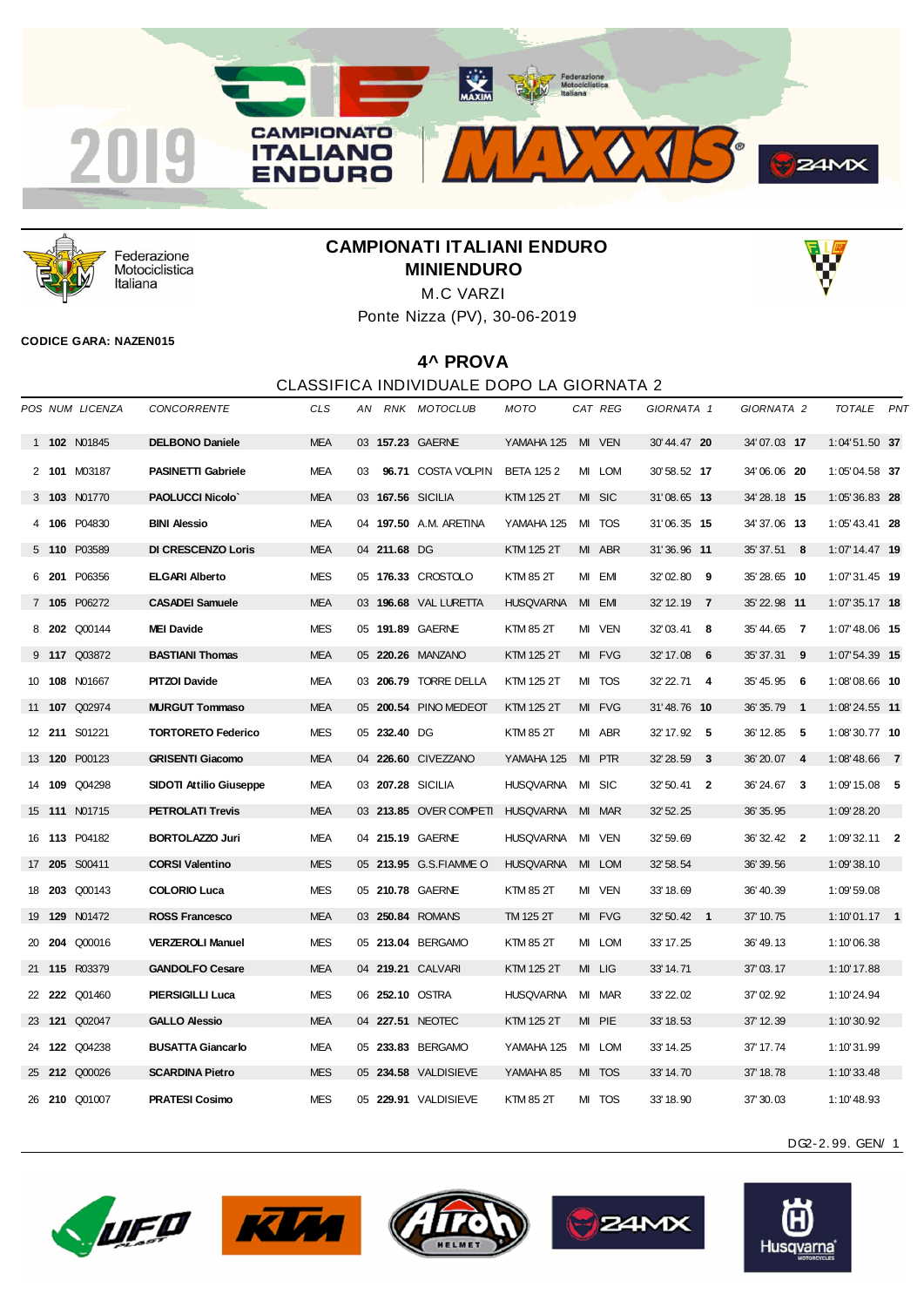*POS NUM LICENZA CONCORRENTE CLS AN RNK MOTOCLUB MOTO CAT REG GIORNATA 1 GIORNATA 2 TOTALE PNT* **206** R00018 **CAGNONI Simone** MES 06 **221.40** BERGAMO KTM 85 2T MI LOM 34' 11.21 36' 51.09 1:11'02.30 **213** P06378 **DEGIACOMI Pietro** MES 05 **235.48** GAERNE KTM 85 2T MI VEN 33' 30.84 37' 33.38 1:11'04.22 **215** S02042 **MELCHIORRI Gabriele** MEJ 07 **239.24** GRAFFIGNANO HUSQVARNA MI LAZ 33' 58.01 37' 21.20 1:11'19.21 **216** R04399 **GHEZZI Luca** MES 05 **243.03** G.S.FIAMME O KTM 85 2T MI LOM 33' 46.39 37' 35.30 1:11'21.69 **221** R02055 **PIVETTA Filippo** MEJ 07 **251.55** MANZANO KTM 85 2T MI FVG 34' 16.48 37' 35.48 1:11'51.96 **218** S00416 **GIOACHIN Alessio** MES 05 **248.19** G.S.FIAMME O KTM 85 2T MI LOM 34' 00.37 37' 54.14 1:11'54.51 **223** Q02701 **DOGLIO Gabriele** MES 06 **259.69** VITTORIO ALF KTM 85 2T MI PIE 34' 05.63 37' 49.87 1:11'55.50 **217** U00510 **FERSINI Luca** MES 05 **245.83** S.A.C.E. KTM 85 2T MI PUG 34' 24.29 37' 33.93 1:11'58.22 **114** N02975 **BOCCONI Andrea** MEA 04 **218.88** MX REVEL HUSQVARNA MI LOM 33' 57.16 38' 09.19 1:12'06.35 **230** S05272 **MOSCA Pierpaolo** MEJ 08 **274.81** SICILIA KTM 85 2T MI SIC 34' 28.93 37' 57.73 1:12'26.66 **219** Q04813 **RUGGERI Bernardo** MES 05 **251.19** MATELICA KTM 85 2T MI MAR 34' 25.99 38' 05.29 1:12'31.28 **220** R02940 **GUASTINI Niko** MEJ 07 **251.22** SARZANA KTM 85 2T MI TOS 34' 23.21 38' 23.09 1:12'46.30 **127** S03456 **GUERRA Alessandro** MEA 04 **245.39** BERGAMO KTM 125 2T MI LOM 34' 38.03 38' 09.29 1:12'47.32 **208** Q00620 **ALCARAS Edoardo** MES 05 **224.43** G.S.FIAMME O HUSQVARNA MI LOM 34' 48.42 38' 09.37 1:12'57.79 **128** R01902 **MORO Luca** MEA 04 **247.54** GAERNE HUSQVARNA MI VEN 34' 36.97 38' 22.75 1:12'59.72 **227** T00208 **MARGARITO Mauro Rolando** MES 06 **272.27** MX REVEL KTM 85 2T MI LOM 34' 23.30 38' 38.59 1:13'01.89 **142** S04918 **SARDISCO Antonino** MEA 04 **325.31** TRITONE HUSQVARNA MI SIC 34' 13.04 38' 56.54 1:13'09.58 **209** R01414 **CABASS Luca** MES 05 **229.53** CARSO KTM 85 2T MI FVG 35' 02.35 38' 18.93 1:13'21.28 **231** R00956 **GROSSI Nicola** MES 05 **275.38** CROSTOLO HUSQVARNA MI EMI 34' 40.17 38' 44.79 1:13'24.96 **243** U02330 **D`EUSTACHIO Christian** MEJ 07 **293.57** DG KTM 85 2T MI ABR 34' 48.14 38' 50.35 1:13'38.49 **224** S01067 **D`AGATA Simone Michele** MES 06 **260.27** SICILIA HUSQVARNA MI SIC 34' 55.75 38' 47.33 1:13'43.08 **214** Q02466 **SCUCCHIA Geremy Martin** MES 05 **237.78** SPOLETO KTM 85 2T MI UMB 35' 24.78 38' 41.52 1:14'06.30 **134** U02463 **BORDONI Edoardo** MEA 04 **285.53** RACING TERNI KTM 125 2T MI UMB 34' 44.05 39' 27.26 1:14'11.31 **118** N00047 **BOCCELLARI Edoardo** MEA 03 **221.39** VIGOLZONE YAMAHA 125 MI EMI 34' 59.92 39' 15.66 1:14'15.58 **229** R00578 **PECORARI Samuele** MES 06 **274.80** SPOLETO KTM 85 2T MI UMB 35' 17.18 39' 26.61 1:14'43.79 **228** S00835 **LEOPARDI Nicolo'** MES 06 **272.72** CROSTOLO HUSQVARNA MI EMI 35' 03.73 39' 41.12 1:14'44.85 **131** S00240 **MARANGONI Emanuele Paolo** MEA 03 **260.49** MX REVEL KTM 125 2T MI LOM 35' 20.69 39' 29.50 1:14'50.19 **132** U00573 **GAGLIONE Edoardo** MEA 05 **269.34** ACQUI TERME KTM 125 2T MI PIE 34' 25.91 40' 38.68 1:15'04.59 **326** R03518 **PASQUATO Riccardo** MES 06 **261.11** GAERNE KTM 85 2T MI VEN 35' 18.27 40' 06.28 1:15'24.55 **225** Q04589 **PITTALUGA Aurora** MES 05 **264.25** CALVARI KTM 85 2T MI LIG 35' 26.16 40' 12.24 1:15'38.40 **246** Q00414 **ORDONZELLI Edoardo** MES 05 **293.99** PEGASO KTM 85 2T MI TOS 35' 52.09 39' 47.44 1:15'39.53 **143** S01175 **RAMPOLDI Jacopo** MEA 05 **S. R.** VALLE STAFFO HUSQVARNA MI LOM 36' 14.23 40' 14.77 1:16'29.00 **135** R03380 **GINOCCHIO Davide** MEA 04 **285.73** CALVARI KTM 125 2T MI LIG 36' 23.03 40' 23.40 1:16'46.43

**ALL AND REAL** 

 $\sum$   $\left\{\right\}$   $\left\{\right\}$ 

**24MX** 









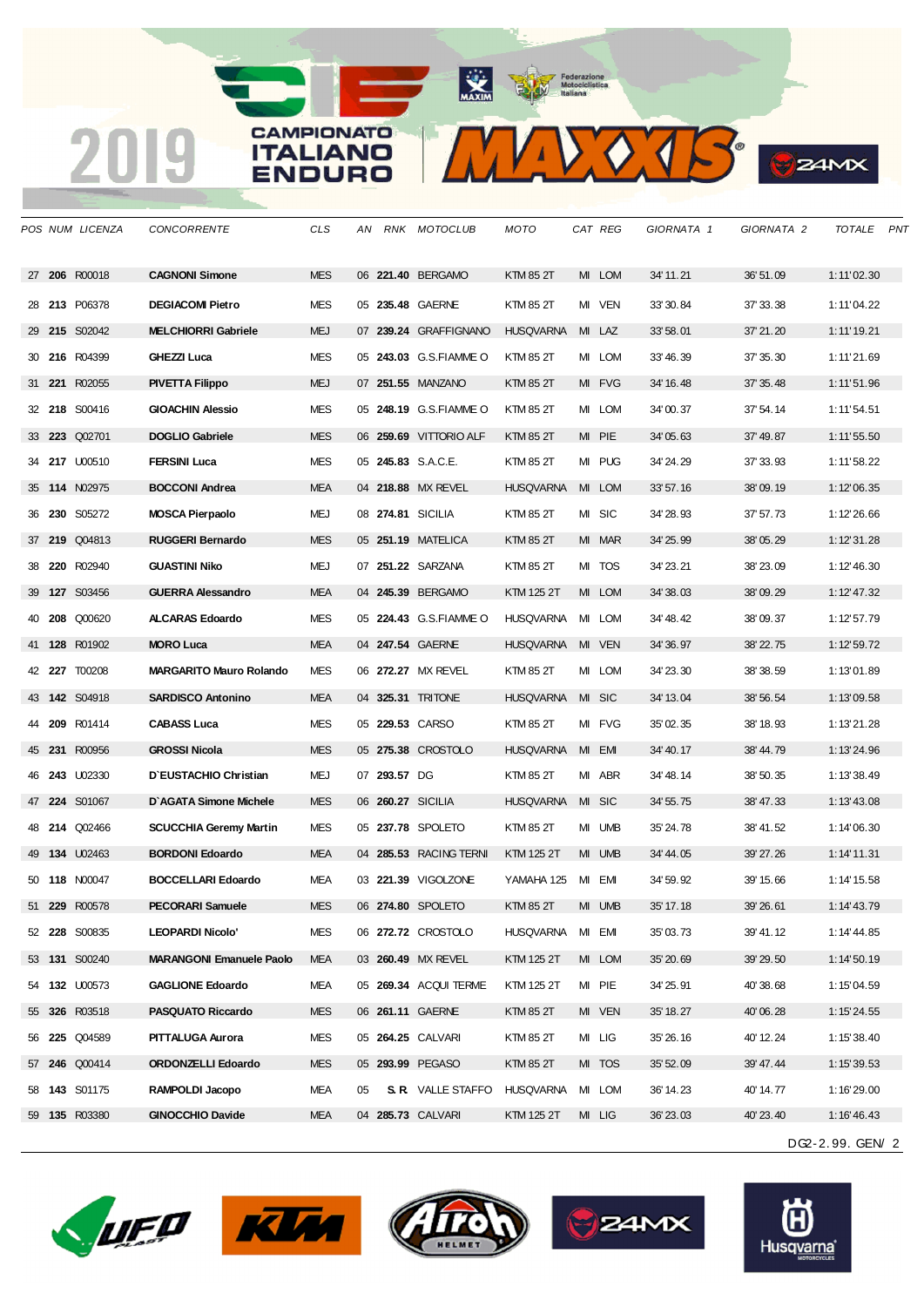*POS NUM LICENZA CONCORRENTE CLS AN RNK MOTOCLUB MOTO CAT REG GIORNATA 1 GIORNATA 2 TOTALE PNT* **237** S02929 **SAVI Manuel** MEC 08 **290.42** OSTRA KTM 65 2T MI MAR 36' 05.30 40' 55.57 1:17'00.87 **245** T04028 **UTECH Gennaro** MEC 09 **293.84** SICILIA RACI KTM 65 2T MI SIC 35' 52.37 41' 12.68 1:17'05.05 **240** T00056 **GIORDANO Gabriele** MEJ 07 **291.36** DOGLIANI YAMAHA 85 MI PIE 36' 50.37 40' 21.03 1:17'11.40 **139** V01928 **SANDRI Lorenzo** MEA 03 **307.57** VERSILIA COR KTM 125 2T MI TOS 36' 20.65 40' 59.01 1:17'19.66 **232** Q03414 **FAGANEL Emily** MES 06 **277.43** CARSO KTM 85 2T MI FVG 36' 31.57 40' 54.89 1:17'26.46 **145** U01647 **SANNAZZARO Gabriele** MEA 03 **S. R.** NEOTEC KTM 125 2T MI PIE 36' 18.71 41' 08.97 1:17'27.68 **234** S03455 **BUSATTA Cristiano** MEJ 08 **288.38** BERGAMO KTM 85 2T MI LOM 36' 23.90 41' 26.98 1:17'50.88 **251** S03150 **SCANDURRA Gioele Matteo** MEJ 07 **301.86** SICILIA HUSQVARNA MI SIC 36' 55.27 41' 16.42 1:18'11.69 **248** R04357 **FASCIOLO Cristiano** MES 06 **295.31** SPOLETO HUSQVARNA MI UMB 36' 53.72 41' 19.74 1:18'13.46 **238** T00108 **LOMBARDO Yuri** MEC 08 **290.58** PEPE BEVAGNA HUSQVARNA MI UMB 36' 42.48 41' 31.53 1:18'14.01 **252** T01186 **CALABRIA Francesco** MEJ 07 **308.10** TRITONE HUSQVARNA MI SIC 37' 25.34 40' 49.53 1:18'14.87 **239** S05463 **MOLINARO Andrea** MEJ 07 **290.74** HARD TRACKS/ KTM 85 2T MI FVG 37' 04.67 41' 11.44 1:18'16.11 **123** P00270 **FOSSATI Andrea** MEA 03 **234.82** COSTA VOLPIN BETA 125 2 MI LOM 34' 29.93 43' 49.06 1:18'18.99 **235** V00450 **FAGANEL Gabriel** MEJ 07 **288.77** CARSO KTM 85 2T MI FVG 37' 48.67 40' 38.46 1:18'27.13 **247** T00215 **BERGER Alessio** MES 06 **294.48** G.S.FIAMME O KTM 85 2T MI LOM 37' 12.81 41' 15.14 1:18'27.95 **138** T01281 **BOANO Samuli** MEA 05 **302.05** DOGLIANI BETA 125 2 MI PIE 38' 16.88 40' 17.45 1:18'34.33 **233** U00511 **FERSINI Matteo** MEJ 07 **283.47** S.A.C.E. KTM 85 2T MI PUG 35' 23.90 43' 29.95 1:18'53.85 **242** R02286 **MARCHESIN Pietro** MEJ 07 **292.36** GAERNE KTM 85 2T MI VEN 37' 54.10 41' 05.00 1:18'59.10 **241** P05325 **MILZA Riccardo** MES 05 **291.88** BOBBIO HUSQVARNA MI EMI 37' 35.33 41' 29.44 1:19'04.77 **261** T00058 **MARTORANO Paolo** MEC 08 **319.00** GAERNE KTM 65 2T MI VEN 38' 03.93 41' 08.12 1:19'12.05 **274** R04751 **PASINETTI Marco** MEJ 07 **337.35** COSTA VOLPIN YAMAHA 85 MI LOM 37' 22.82 42' 00.49 1:19'23.31 **250** S01095 **TOMASI Nicholas** MEJ 07 **300.47** GAERNE KTM 85 2T MI VEN 37' 29.24 42' 02.57 1:19'31.81 **133** M02502 **GIVONETTI Elisa** MEA 03 **283.39** AZEGLIO KTM 125 2T MI PIE 37' 35.02 42' 01.75 1:19'36.77 **265** T02064 **RUBINELLI Tommaso** MEC 08 **321.01** TRE LAGHI DU KTM 65 2T MI LOM 37' 46.84 41' 56.38 1:19'43.22 **269** T01731 **VENUTO Gabriele Elio** MEJ 08 **329.74** BRILLI PERI HUSQVARNA MI TOS 37' 43.24 42' 13.38 1:19'56.62 **226** R02458 **PERNECHELE Floriano Empo** MES 06 **271.79** GAERNE KAWASAKI 8 MI VEN 37' 39.03 42' 36.29 1:20'15.32 **254** V03474 **RABAGLIA Christian** MES 06 **311.25** A.M.CROCIATI HUSQVARNA MI EMI 37' 32.70 42' 47.38 1:20'20.08 **137** M03732 **MINERVINI Riccardo** MEA 03 **298.64** CARSO KTM 125 2T MI FVG 38' 31.59 41' 50.98 1:20'22.57 **256** T01503 **GIULIANI Matteo** MEJ 08 **313.31** PRATO YAMAHA 85 MI TOS 37' 48.42 42' 48.75 1:20'37.17 **264** R01666 **ZAMPATTI Francesco** MES 05 **320.85** RS 77 KTM 85 2T MI LOM 38' 31.23 42' 13.75 1:20'44.98 **253** T00201 **MARCHI Matteo** MEJ 08 **309.36** INTIMIANO N. KTM 85 2T MI LOM 39' 09.78 42' 18.06 1:21'27.84 **258** U00552 **GARZOTTO Cristian** MEC 08 **314.88** GAERNE KAWASAKI 6 MI VEN 38' 40.68 43' 01.06 1:21'41.74 **207** Q03546 **ZUCCONI Elia** MES 05 **223.38** VAL LURETTA HUSQVARNA MI EMI 38' 53.45 43' 03.81 1:21'57.26

**ALLEY IN** 

 $20.15$ 

**24MX** 









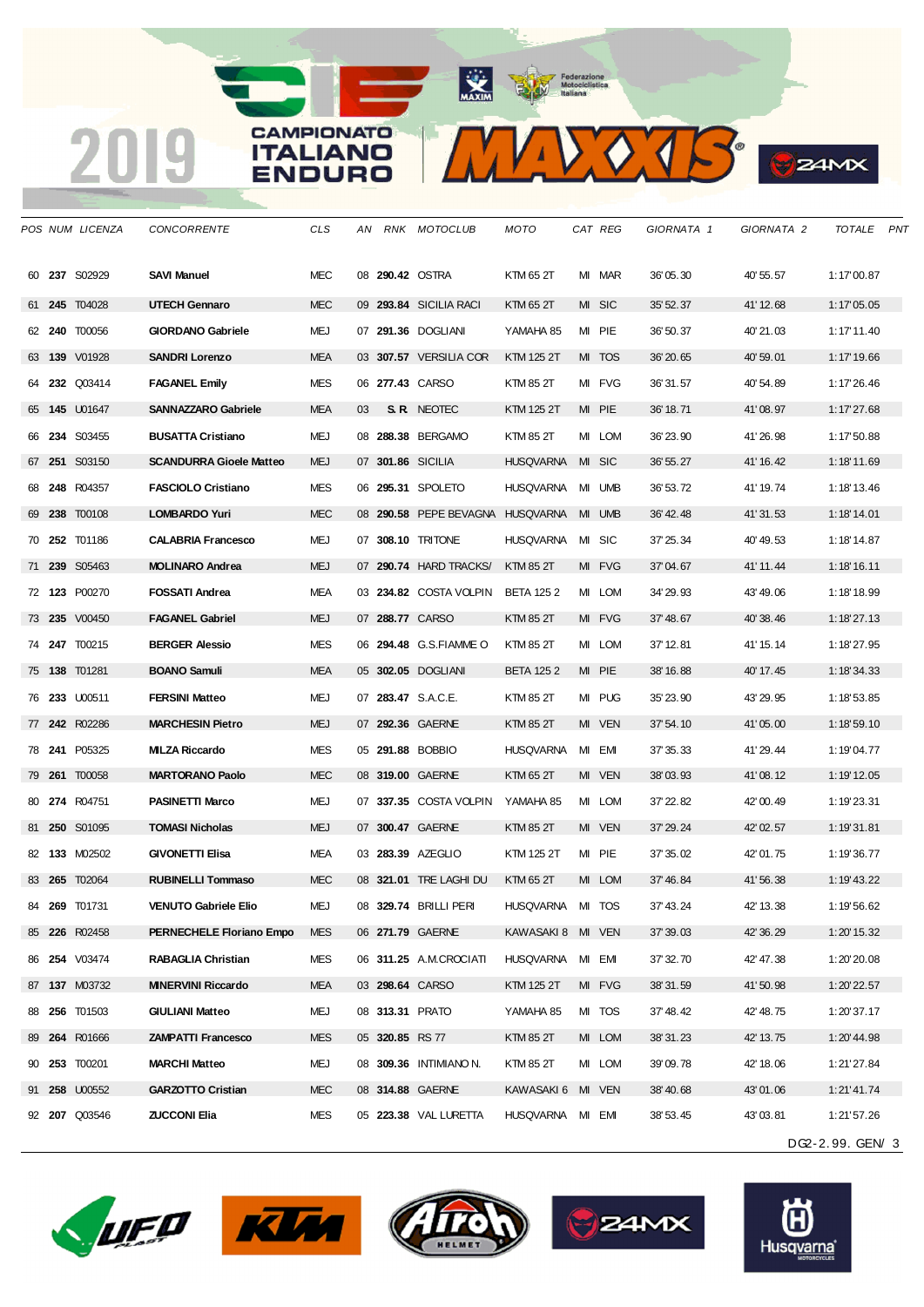**272** Q04457 **ZULLO Andreah** MES 06 **334.30** VALLE ALCANT KTM 85 2T MI SIC 38' 59.40 42' 59.40 1:21'58.80 **140** U04784 **MANDIROLA Nicolo`** MEA 04 **311.91** VALLE STAFFO KTM 125 2T MI LOM 37' 53.80 44' 38.73 1:22'32.53 **271** T05235 **MANCINI ALUNNO Cesare** MEC 09 **332.38** GAERNE HUSQVARNA MI VEN 40' 06.92 42' 46.56 1:22'53.48 **401** U05142 **LORENZI Massimo** MED 10 **340.34** G.S.FIAMME O YAMAHA 65 MI LOM 38' 56.41 43' 57.18 1:22'53.59 **257** Q00600 **FRANCHINI Andrea** MES 05 **314.38** CROSTOLO HUSQVARNA MI EMI 38' 47.59 44' 10.46 1:22'58.05 **267** V02357 **TALOCCI Lorenzo** MES 06 **326.58** AMMOTORA KTM 85 2T MI LAZ 39' 37.07 43' 29.99 1:23'07.06 **282** R02991 **AUTELITANO Luca** MES 05 **353.63** IGLESIAS HUSQVARNA MI SAR 39' 34.66 43' 55.45 1:23'30.11 **277** U00129 **CABASS Davide** MEC 09 **345.95** CARSO KTM 65 2T MI FVG 39' 56.20 43' 39.36 1:23'35.56 **141** R02063 **FABBIANO Cesare** MEA 04 **317.63** VARZI KTM 125 2T MI LOM 37' 57.72 45' 41.15 1:23'38.87 **278** V03406 **MEAZZINI Francesco** MEJ 07 **347.33** A.M. ARETINA KTM 85 2T MI TOS 39' 45.93 44' 24.20 1:24'10.13 **403** U05148 **MARIOLI Cristian** MED 10 **351.21** COSTA VOLPIN YAMAHA 65 MI LOM 39' 54.31 44' 19.41 1:24'13.72 **268** T00179 **VERGASSOLA Jacopo** MEC 08 **328.79** SARZANA HUSQVARNA MI TOS 40' 13.33 44' 15.30 1:24'28.63 **266** S03847 **MANCINI Daniele** MEC 08 **322.09** PONTE SAN GI KTM 65 2T MI UMB 39' 08.55 45' 25.87 1:24'34.42 **275** S02126 **MANCINI Matteo** MEJ 07 **338.11** PONTE SAN GI HUSQVARNA MI UMB 39' 29.52 45' 20.68 1:24'50.20 **410** U04633 **CAGNONI Mattia** MED 10 **S. R.** BERGAMO YAMAHA 65 MI LOM 40' 03.10 44' 55.80 1:24'58.90 **259** V02599 **MARINI Lorenzo Marino** MEJ 07 **315.90** SIMONCINI RA KTM 85 2T MI MAR 40' 44.46 44' 48.88 1:25'33.34 **270** T03648 **CIRIGNOTTA Angelo Mose`** MEC 08 **331.21** BOBBIO HUSQVARNA MI EMI 40' 50.03 45' 37.70 1:26'27.73 **318** U02624 **LAZZATI Gabriele** MEJ 08 **S. R.** VARZI HUSQVARNA MI LOM 40' 00.85 46' 33.91 1:26'34.76 **291** V02249 **ROCCATO Tommaso** MEJ 08 **381.49** TRE LAGHI DU HUSQVARNA MI LOM 39' 59.47 46' 35.30 1:26'34.77 **276** U02126 **CARTA BROCCA Elia** MES 05 **345.74** DORGALI KTM 85 2T MI SAR 40' 16.08 46' 38.71 1:26'54.79 **287** V00059 **BONETTI Nicolo`** MES 05 **367.53** RS 77 KTM 85 2T MI LOM 41' 16.72 45' 51.92 1:27'08.64 **314** T03238 **GATTI Mattia** MEJ 08 **S. R.** CAIRATESE KTM 85 2T MI LOM 40' 40.88 46' 39.94 1:27'20.82 **273** T00531 **PITZOI Diego** MEC 08 **337.09** TORRE DELLA KTM 65 2T MI TOS 45' 10.36 42' 11.53 1:27'21.89 **283** T01223 **TORNABONI Nicolas** MEJ 07 **355.26** PELLICORSE KTM 85 2T MI TOS 42' 03.56 45' 35.90 1:27'39.46 **292** S05041 **FANTICINI Leonardo** MEJ 08 **389.32** FORNOVO YAMAHA 85 MI EMI 41' 01.51 46' 38.05 1:27'39.56 **309** R01986 **FIORILLI Niccolo`** MES 06 **689.99** BRILLI PERI KTM 85 2T MI TOS 42' 11.36 45' 51.36 1:28'02.72 **319** V00231 **CORNIANI Riccardo** MES 06 **S. R.** CAIRATESE KTM 85 2T MI LOM 41' 31.97 46' 32.63 1:28'04.60 **404** V01165 **SCIPIONI Kevin** MED 10 **352.57** SIMONCINI RA KTM 65 2T MI MAR 41' 41.01 47' 02.48 1:28'43.49 **301** T04814 **PRETTO Tommaso** MEC 09 **441.89** BRILLI PERI HUSQVARNA MI TOS 42' 44.13 46' 11.25 1:28'55.38 **296** T00476 **GAZZARI Carlos** MES 06 **405.04** ALTA VAL TRE SUZUKI 85 MI LIG 42' 54.76 46' 07.45 1:29'02.21 **299** U00488 **PANCIROLI Federico** MEC 09 **421.96** VAL LURETTA HUSQVARNA MI EMI 42' 19.83 46' 57.58 1:29'17.41 **295** T04186 **GROSSI Giacomo** MEC 09 **396.68** CROSTOLO KTM 65 2T MI EMI 42' 24.33 46' 55.46 1:29'19.79 **285** U00432 **GRASSI Gabriel** MEC 09 **364.92** BERGAMO YAMAHA 65 MI LOM 42' 40.25 46' 41.00 1:29'21.25

*POS NUM LICENZA CONCORRENTE CLS AN RNK MOTOCLUB MOTO CAT REG GIORNATA 1 GIORNATA 2 TOTALE PNT*

**ANTIN** 

 $\sum_{i} Q_{i}$ 

**24MX** 









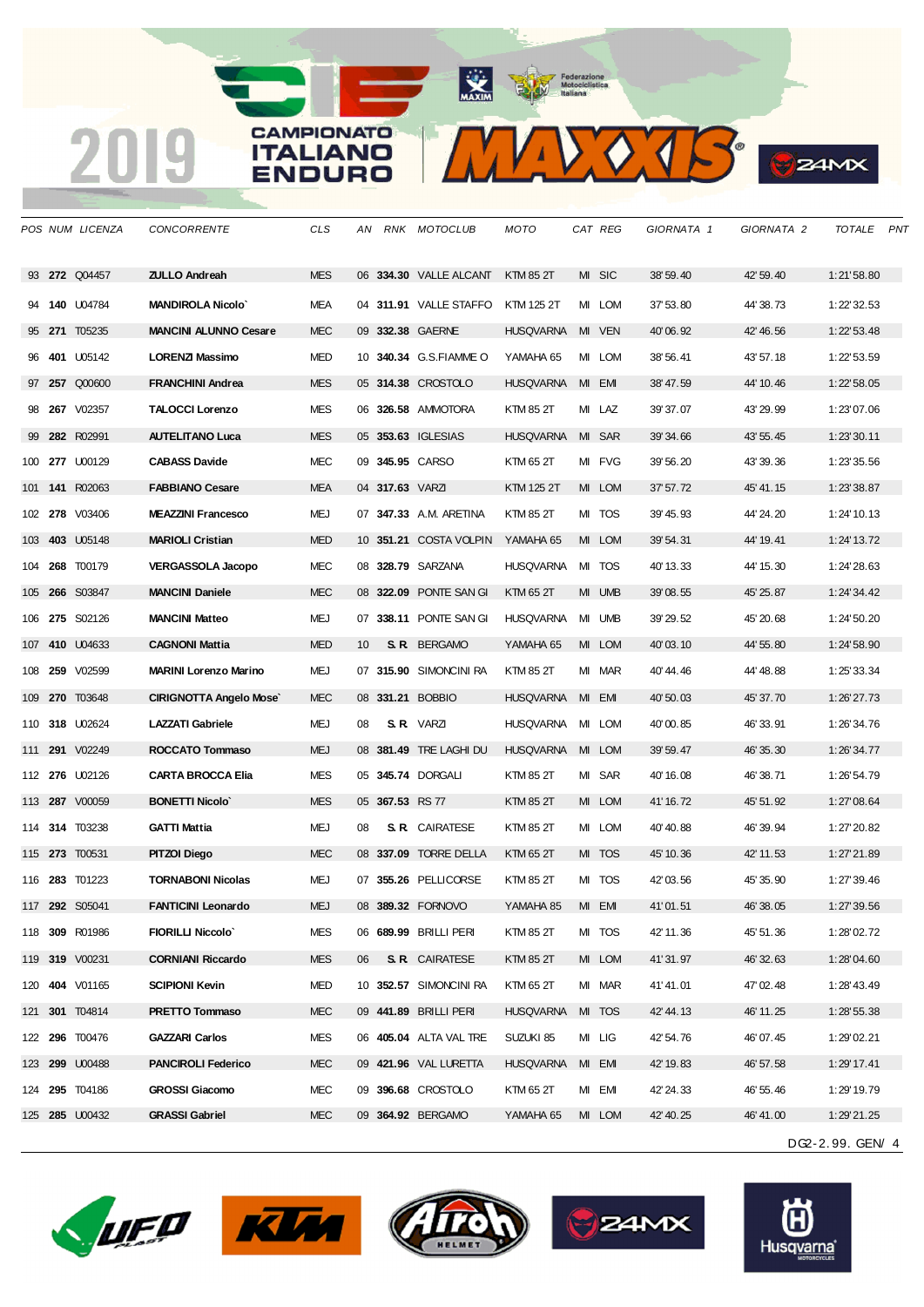2019

MAXXXIS

MAXIM Pederazione

**B**Z4MX

|     |     | POS NUM LICENZA       | <i>CONCORRENTE</i>            | CLS        | AN | RNK            | MOTOCLUB                  | мото             |    | <i>CAT REG</i> | GIORNATA 1 | GIORNATA 2    | TOTALE           | PNT |
|-----|-----|-----------------------|-------------------------------|------------|----|----------------|---------------------------|------------------|----|----------------|------------|---------------|------------------|-----|
| 126 |     | <b>284 U00168</b>     | <b>FRANCHINI Manuel</b>       | <b>MEC</b> |    |                | 09 358.24 CROSTOLO        | <b>HUSQVARNA</b> |    | MI EMI         | 42' 38.58  | 46' 57.54     | 1:29'36.12       |     |
| 127 |     | 289 U01260            | <b>DELLAI Benedetta</b>       | <b>MES</b> |    |                | 06 374.46 CIVEZZANO       | <b>HUSQVARNA</b> | MI | <b>PTR</b>     | 43'04.11   | 47'00.55      | 1:30'04.66       |     |
| 128 |     | 280 S02979            | <b>ADAMO Alessio</b>          | <b>MEC</b> |    |                | 08 348.86 SICILIA         | YAMAHA 65        |    | MI SIC         | 41'46.41   | 48' 26.97     | 1:30'13.38       |     |
| 129 | 406 | U03681                | PIZZETTI Riccardo             | <b>MED</b> |    |                | 10 382.92 ISOLA D'ELBA    | YAMAHA 65        |    | MI TOS         | 43' 16.91  | 47'00.51      | $1:30'$ 17.42    |     |
| 130 |     | 298 R00781            | SONCIN Isabella               | <b>MES</b> |    | 05 416.71 VARZ |                           | <b>HUSQVARNA</b> |    | MI LOM         | 42' 25.82  | 48'07.46      | 1:30'33.28       |     |
| 131 |     | 293 Q04772            | <b>GIVONETTI Elena</b>        | <b>MES</b> |    |                | 05 389.72 AZEGLIO         | <b>KTM 85 2T</b> |    | MI PIE         | 44' 55.14  | 47' 41.20     | 1:32'36.34       |     |
|     |     | 132 402 U01728        | <b>GIRALDI Duccio</b>         | <b>MED</b> |    |                | 10 346.28 PELLICORSE      | <b>HUSQVARNA</b> |    | MI TOS         | 45' 45.08  | 51' 37.12     | 1:37'22.20       |     |
|     |     | 133 <b>288</b> T03906 | <b>ZORDAN Mirco</b>           | <b>MEJ</b> |    |                | 07 371.90 CIVEZZANO       | <b>HUSQVARNA</b> |    | MI PTR         | 45' 27.37  | 51' 57.97     | 1:37'25.34       |     |
| 134 | 305 | U01223                | <b>BOANO Jeremy</b>           | <b>MEC</b> |    |                | 09 478.95 DOGLIANI        | YAMAHA 65        |    | MI PIE         | 48' 05.47  | 50'01.20      | 1:38'06.67       |     |
| 135 | 307 | T05434                | <b>BERGAMASCO Alessandro</b>  | <b>MEC</b> |    |                | 09 507.83 ISONTINO        | KTM 65 2T        |    | MI FVG         | 48' 29.17  | 50' 52.98     | 1:39'22.15       |     |
| 136 | 304 | T05267                | <b>GENTILE Edoardo</b>        | MEJ        |    |                | 07 477.98 PONTE SAN GI    | KTM 85 2T        | MI | UMB            | 45' 46.59  | 54' 50.50     | 1:40'37.09       |     |
| 137 |     | 303 V02372            | <b>SIMONE Amedeo</b>          | <b>MEJ</b> |    |                | 08 449.77 TRE LAGHI DU    | <b>HUSQVARNA</b> |    | MI LOM         | 48' 12.62  | 53'08.91      | 1:41'21.53       |     |
| 138 |     | 316 U01507            | <b>DURANTE Ettore</b>         | <b>MEC</b> | 09 |                | <b>S. R.</b> FUORINGIRO S | KTM 65 2T        |    | MI LIG         | 49' 24.18  | 52' 07.93     | 1:41'32.11       |     |
| 139 |     | 407 V00710            | <b>BECCARI Simone</b>         | <b>MED</b> |    |                | 10 386.94 EL CIODO        | <b>HUSQVARNA</b> | MI | <b>VEN</b>     | 45' 28.99  | 56' 46.01     | 1:42'15.00       |     |
| 140 |     | 313 T00155            | <b>MARCHETTO Davide Marco</b> | MEJ        | 08 |                | <b>S. R.</b> VAL LURETTA  | KAWASAKI 8       | MI | EM             | 49' 13.56  | 53' 14.40     | 1:42'27.96       |     |
| 141 | 297 | T00858                | <b>BARNI Francesco</b>        | <b>MEC</b> |    |                | 08 416.39 PRATO           | YAMAHA 65        | MI | TOS            | 50' 22.00  | 54' 35.53     | 1:44'57.53       |     |
|     |     | 142 312 T00153        | <b>BERNINI Marco</b>          | <b>MES</b> | 06 |                | <b>S. R.</b> VAL LURETTA  | KTM 85 2T        |    | MI EMI         | 48' 15.12  | 56' 42.70     | 1:44'57.82       |     |
|     |     | 143 315 T05466        | <b>GIACCONE Federico</b>      | <b>MEJ</b> | 07 |                | <b>S. R.</b> CAIRATESE    | KTM 85 2T        |    | MI LOM         | 55'04.79   | 50' 39.64     | 1:45'44.43       |     |
| 144 | 294 | T03239                | <b>CAMBIANICA Filippo</b>     | <b>MEC</b> |    |                | 09 394.76 COSTA VOLPIN    | KTM 65 2T        |    | MI LOM         | 49' 32.20  | 56' 17.32     | 1:45'49.52       |     |
|     |     | 145 302 U03985        | <b>MENI Filippo</b>           | <b>MEC</b> |    |                | 09 445.61 COSTA VOLPIN    | KAWASAKI 6       |    | MI LOM         | 53'08.55   | 55' 53.39     | 1:49'01.94       |     |
| 146 | 409 | V01695                | <b>BERNI Federico</b>         | <b>MED</b> |    |                | 11 554.28 OFFROAD XXL     | KTM 65 2T        |    | MI LAZ         | 1:03'33.08 | $1:08'$ 14.80 | 2:11'47.88       |     |
| 147 |     | 320 V00558            | <b>PORTONE Thomas</b>         | <b>MEC</b> | 09 |                | S.R. S.A.C.E.             | YAMAHA 65        |    | MI PUG         | 1:14'02.69 | $1:48'$ 18.30 | 3:02'20.99       |     |
| 148 |     | <b>236 Q03949</b>     | <b>MORSON Kristian</b>        | <b>MES</b> |    | 05 289.10 VARZ |                           | KTM 85 2T        |    | MI LOM         | 35' 31.32  | NON ARR       | 35'31.32         |     |
| 149 |     | 255 U00700            | <b>BACCINELLI Nicolo</b>      | <b>MEC</b> |    |                | 09 312.45 TRE LAGHI DU    | <b>HUSQVARNA</b> | MI | <b>LOM</b>     | 37' 11.71  | NON ARR       | 37'11.71         |     |
|     |     | 150 281 R01856        | <b>BRUSCHI Marcello</b>       | MEJ        |    |                | 07 349.72 VAL LURETTA     | YAMAHA 85        |    | MI EMI         | 38'08.54   | NON ARR       | 38'08.54         |     |
|     |     | 151 263 S05489        | <b>PONZA Giulio</b>           | <b>MEJ</b> |    |                | 07 319.76 GAERNE          | <b>HUSQVARNA</b> |    | MI VEN         | 38' 14.86  | NON ARR       | 38'14.86         |     |
|     |     | 152 260 T05491        | <b>ALVISI Nicolo'</b>         | MEC        |    |                | 09 317.28 G.S.FIAMME O    | KTM 65 2T        |    | MI LOM         |            | 45' 07.13     | 45'07.13         |     |
|     |     | 153 286 U01542        | <b>CALASTRI Mattia</b>        | <b>MEC</b> |    |                | 09 365.97 VAL LURETTA     | YAMAHA 65        |    | MI EMI         | 45' 58.53  | NON PAR       | 45'58.53         |     |
|     |     | 154 325 T03995        | <b>MONTI Matteo</b>           | MEC        |    |                | 08 492.16 CAIRATESE       | KTM 65 2T        |    | MI LOM         | 46' 50.24  | NON ARR       | 46'50.24         |     |
|     |     | 155 262 R04531        | <b>BONANNI Michele</b>        | MEJ        |    |                | 07 319.64 ENDURISTISTR    | KTM 85 2T        |    | MI LAZ         |            | 47'08.78      | 47'08.78         |     |
|     |     | 156 279 V01163        | <b>PORTESI Leonardo</b>       | MES        |    |                | 06 348.36 SIMONCINI RA    | <b>HUSQVARNA</b> |    | MI MAR         |            | 47' 39.87     | 47'39.87         |     |
|     |     | 157 405 U04247        | <b>MANCA Enis Giuseppe</b>    | <b>MED</b> |    |                | 10 380.99 PONTE SAN GI    | YAMAHA 65        |    | MI UMB         |            | 48' 42.37     | 48'42.37         |     |
|     |     | 158 408 U04411        | <b>USLENGHI Riccardo</b>      | MED        |    |                | 10 486.59 FAST TEAM       | KTM 65 2T        |    | MI LOM         |            | 52' 06.24     | 52'06.24         |     |
|     |     |                       |                               |            |    |                |                           |                  |    |                |            |               | DG2-2.99. GEN/ 5 |     |